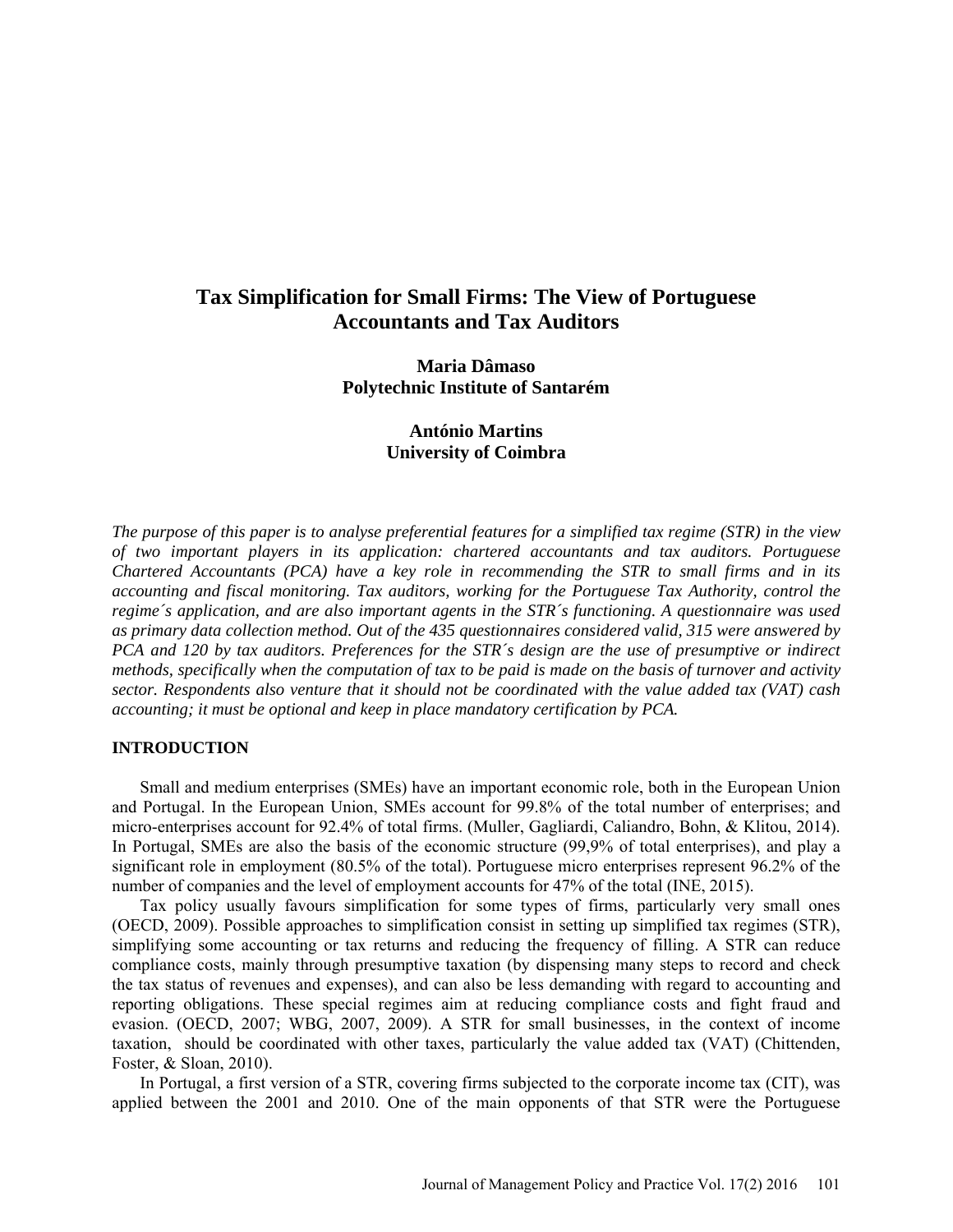Chartered Accountants (PCA). For PCA, simplification was considered a risk, as it could reduce the technical relevance of this category of professionals and diminish their fees [\(Ribeiro, 2009\)](#page-12-4).

A CIT reform, enacted in 2014, introduced a new STR. The new system tried to avoid some pitfalls of the former one.

The purpose in this paper is to analyse what are the STR´s features mostly preferred by PCA and tax auditors, by asking their views on the regime´s design. Portuguese Chartered Accountants have a key role in the recommendation of the STR to small firms and in its accounting and fiscal monitoring; tax auditors, working for the Portuguese Tax Authority, check the regime´s implementation and have a downstream perspective of its application, mainly regarding its impact on taxpayer's behaviour and fiscal options.

This paper is organized into six sections. In the introduction, we outline the paper´s objectives. In section 2, different designs that a STR can exhibit are explained. In section 3, the characteristics of the new Portuguese STR are described. In section 4, the methodology applied in this study is presented. Section 5 is dedicated to results. Finally, in the section 6, some concluding thoughts will be highlighted.

## **DESIGN OF SIMPLIFIED TAX REGIMES**

The use of special arrangements for certain groups of taxpayers is an important example of simplification and tax modernization. However, simplified schemes for SMEs often raise concerns about equity and economic efficiency [\(WBG, 2009\)](#page-13-0). The heterogeneity of SMEs may also require differentiation measures for micro and small businesses [\(OECD, 2009\)](#page-12-5). Some simplified systems for small businesses only require the simplest accounting records. The exemption or the simplification of some tax obligations is commonly used, as well as reduced reporting obligations [\(Jousten, 2007;](#page-12-6) [OECD,](#page-12-5)  [2009;](#page-12-5) [Shaw, Slemrod, & Whiting, 2010;](#page-12-7) [WBG, 2009\)](#page-13-0). There are several methods of simplification. However, the classification of different methodologies differs.

[Aguiar and Lopes \(2007\)](#page-11-1) argue that simplified taxation should be divided into two basic lines: the first, is to simplify the computation of taxable income, inside the paradigm of computing real or actual income. It means using financial accounting standards to arrive at actual profit, and then adjusting it by CIT legal rules.

The second, is based on taxing a presumptive income, by dispensing many accounting operations and relating the taxable base to physical variables, financial indicators, or both.

The first approach, based on the actual profit and not on presumptive revenue, can be applied in several, alternative of simultaneous ways: (i) accounting simplification, with the use of cash accounting and (ii) simplification of accounting records, and iii) the exemption from reporting obligations.

The second approach, based on the computation of presumptive profit, implies that taxation is based on indicators such as turnover, purchases, or physical variables, such as the number of machines, employees, etc.

[Santos and Rodrigues \(2006, pp. 133-135\)](#page-12-8) offer a different proposal, considering four technical modalities in implementing the alternative schemes for SMEs, namely: (i) the "presumptive normal profit", a frequently used method, which considers the "normal profit" that a company would have in regular economic conditions. In this case, variables like the sector where the firm is operating, its size, and indicators such as purchases or sales, can contribute to fine tuning the effective tax burden; (ii) the "indicator-based tax", is designed to capture the relation between observable physical indicators like, for example, factory area, number of employees, number of machines, electricity consumption and the level of expected profits; (iii) the use of "technical and financial indicators", in which the calculation of the tax base is complex, because it requires knowledge of sector averages of total sales or services or any other indicator and (iv) the "minimum tax", which is based on the payment of a mandatory minimum tax. This can be the same for all taxpayers, or be differentiated according to the activity, sector, geographical location or any other appropriate criteria.

[Pope \(2008\)](#page-12-9) suggests a special treatment for small businesses that would be divided into several concrete topics: increase registration threshold (e.g., registration for VAT or similar taxes); reduction of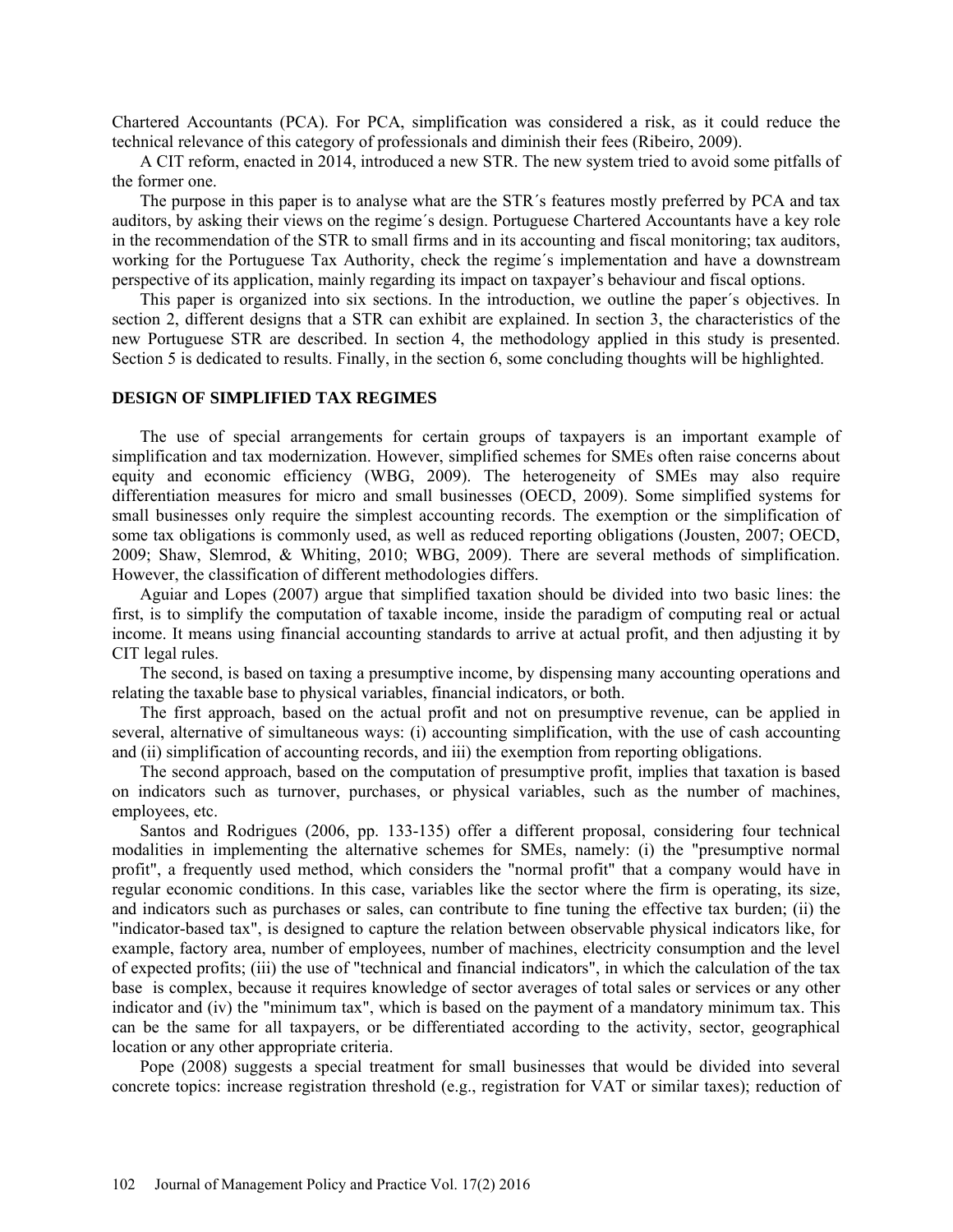tax rates (e.g., reduced income tax rate for small businesses); flexible reporting deadlines (e.g., extended time for small businesses); simplified accounting rules; and exemptions (e.g., auditing exclusions).

Other possible configurations of STR are used in a study on SME´s taxation prepared by OECD (2009). This study offered several measures that can be implemented when simplifying income tax computation, and considered three simplifying designs [\(OECD, 2009\)](#page-12-5). First, the presumptive and indirect methods used as proxies to the actual tax base. Within this method, the following alternatives can be considered: single combined tax (this single tax can replace the CIT and VAT, or even social security contributions); physical indicator based tax (example of such indicators-based can be considered: the number of workers, physical space, power consumption, the number of machines and other variables that may show a relationship with income) and tax based on turnover. Secondly, simplified financial accounting, by reducing formal recording requirements, or by using cash accounting. Finally, less frequent filing requirements for small firms.

Given common strategies that can be identified in research, we venture the use of presumptive methods, accounting simplification and less frequent interim filing requirements are present in most of them, and can be the cornerstone of successful tax simplification for small firms.

## **THE PORTUGUESE SIMPLIFIED TAX REGIME DESIGN**

According to the Portuguese STR scope defined by art. 86-A of the CIT code, resident taxpayers, not exempted or subjected to a special tax regime, engaged primarily in an activity of commercial, industrial or agricultural nature and that fulfil the following conditions:

- i) a gross annual amount of income not exceeding EUR 200,000;
- ii) total assets not exceeding EUR 500,000;
- iii) adopt the accounting standards regime for micro-entities; can opt for this regime.

The accounting regime for micro-entities is a simplification to companies that have a gross annual amount of income and total assets that do not exceed EUR 500,000. This regime has a mandatory regular accounting bookkeeping and PCA certification.

The STR is optional. The taxpayer, even if fluffing the mentioned conditions, can still be on the regular method (actual income computation) of taxation.

For the computation of the tax base, in the STR, the coefficient method is used. It works by applying a fixed coefficient to any type of revenue.

For example, to arrive at the taxable income derived from sales, a coefficient of 4% is used. In the case of capital gains, the coefficient is 95%. These values imply that, in the case of sales of products, a 96% average cost structure is implied or presumed. In the case of capital gains, only 5% is imputed as necessary cost to obtain it. (The net capital gain, not the gross value or the asset sold).

Therefore, this scheme can be considered presumptive in nature [\(Ribeiro, 2009\)](#page-12-4).

Taxpayers who opt for the STR are not subjected to the payment of municipal surcharge and are not required to pay the special advanced tax. However, these companies are subjected to a minimum tax base, equal to 60% of the annual amount of the Portuguese minimum wage, i.e., EUR 4,242 (EUR 530 x 14 x 0.6) for the year 2016. The new STR "can make tax calculation simpler and could represent a reduction of tax payable" [\(Dâmaso & Martins, 2015, p. 78\)](#page-12-10).

Given the legal and economic characteristics of STR, one could expect that, for SME, given their regressive compliance costs, these regimes would be a success, covering a large proportion of firms. In fact, the first Portuguese STR, from 2001 to 2010, was considered a failure.

The main reason is that, in SME world, accountants are a kind of gatekeepers between tax law and its application. Thus, as STR have the potential for diminishing the relevance of PCA´s, their advice is based on the actual reduction in tax paid by comparison with the standard regime of taxation. That is, only if a STR produces, *ceteris paribus*, a clearly reduced tax burden for SME it has any change of a significant endorsing by PCA. Thus, analysing PCA´s perceptions of STR features that enhance its adoption is a worthwhile research topic in the tax policy area.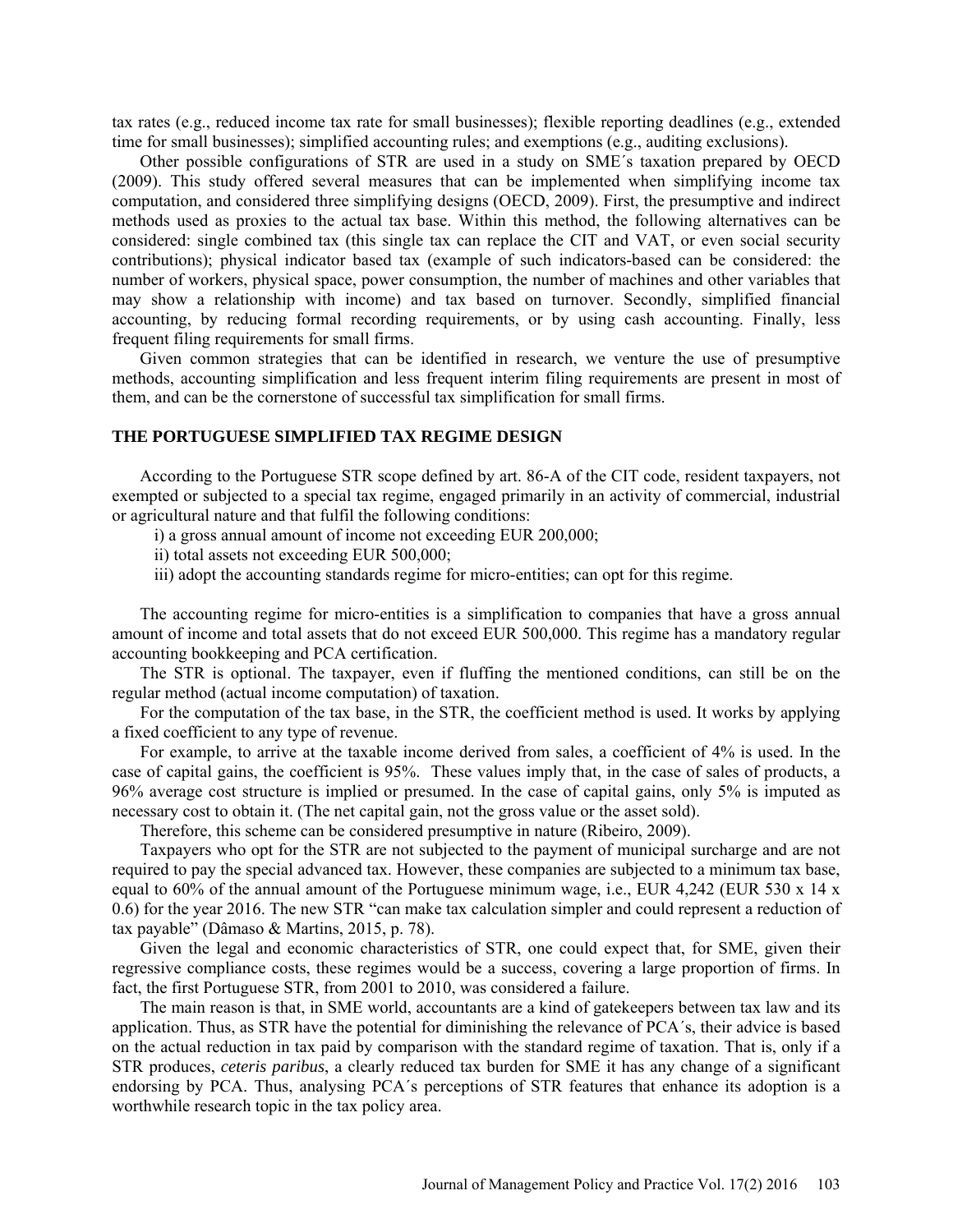On the other hand, tax auditors could see STR as a auditing saving mechanism. Tax base computation is more automatized, requiring less auditing effort in cost variables. However, the STR can also be seen a taking auditing control out of tax authorities´ staff. Thus, knowing how these professionals view of the STR is also quite relevant in terms of tax policy for SME.

### **METHODOLOGY**

PCA and tax auditors are key players in the use of STR. In an upstream perspective, the Portuguese Chartered Accountants (PCA) have a key role in the recommendation of the STR and in its accounting and fiscal monitoring; in a downstream perspective, tax auditors check the regime´s application. The views of important players on the features that a STR must incorporate is, consequently, very important.

The purpose of this paper is to answer the following research questions:

Research Question 1 - *What are the PCA´s preferences regarding the legal design of a STR?*

Research Question 2 - *What are the preferred characteristics of a STR for tax auditors?*

Research Question 3 - *Are there differences in perceptions of other STR characteristics between PCA and tax auditors?*

We based our simplification proposals on [OECD \(2009\)](#page-12-5), as it includes several simplification methods proposed by many authors. For a better analysis, we consider each simplification method individually. These methods are: (i) presumptive and indirect methods (ii) simplified financial accounting and (iii) less frequent interim filing requirements for small firms.

We also analyse other characteristics suggested in the literature, such as the use of a reduced CIT for small businesses. Respondents' views were collected through a 5 points Likert scale.

A questionnaire was used as the primary data collection method. Out of 435 questionnaires considered valid, 315 were answered by PCA and 120 by tax auditors. The questionnaire was available online from October 6, 2014 to December 31, 2014, in LimeSurvey platform. The Chamber of the Portuguese Chartered Accountants made the questionnaire available on its website, accessible to all members. We had the collaboration of the Chamber - and also the Portuguese Association of Accountants - for face-to-face data collection performed in their training weekly/monthly sessions, in several locations. The latter method of collection was used to increase the number of valid questionnaires.

### **RESULTS**

### **Perceptions of the Portuguese Chartered Accountants**

Table 1 shows PCA views on the desirable characteristics that a STR should exhibit relating to presumptive or indirect methods.

In the presumptive methods, the single combined tax option gets a strong rejection. Responses were very antagonistic to this method, even if this is calculated including CIT and VAT, or even social security contributions, with response rates of about 45% and 55% respectively. When tax is calculated on the basis of indicator-based the PCA, respondents are mostly indifferent.

A preference arises when tax is calculated according to turnover and the activity or sector, obtaining the highest response rates in agreement and total agreement with approximately 46% and 28%, respectively. It is noteworthy that this is the model currently used in Portugal, and it merits a general agreement of PCA. Contrarily to the findings of [Portela \(2010\)](#page-12-11), tax calculation based on turnover, activity, sector and location, was not the option obtaining the highest percentage of agreement.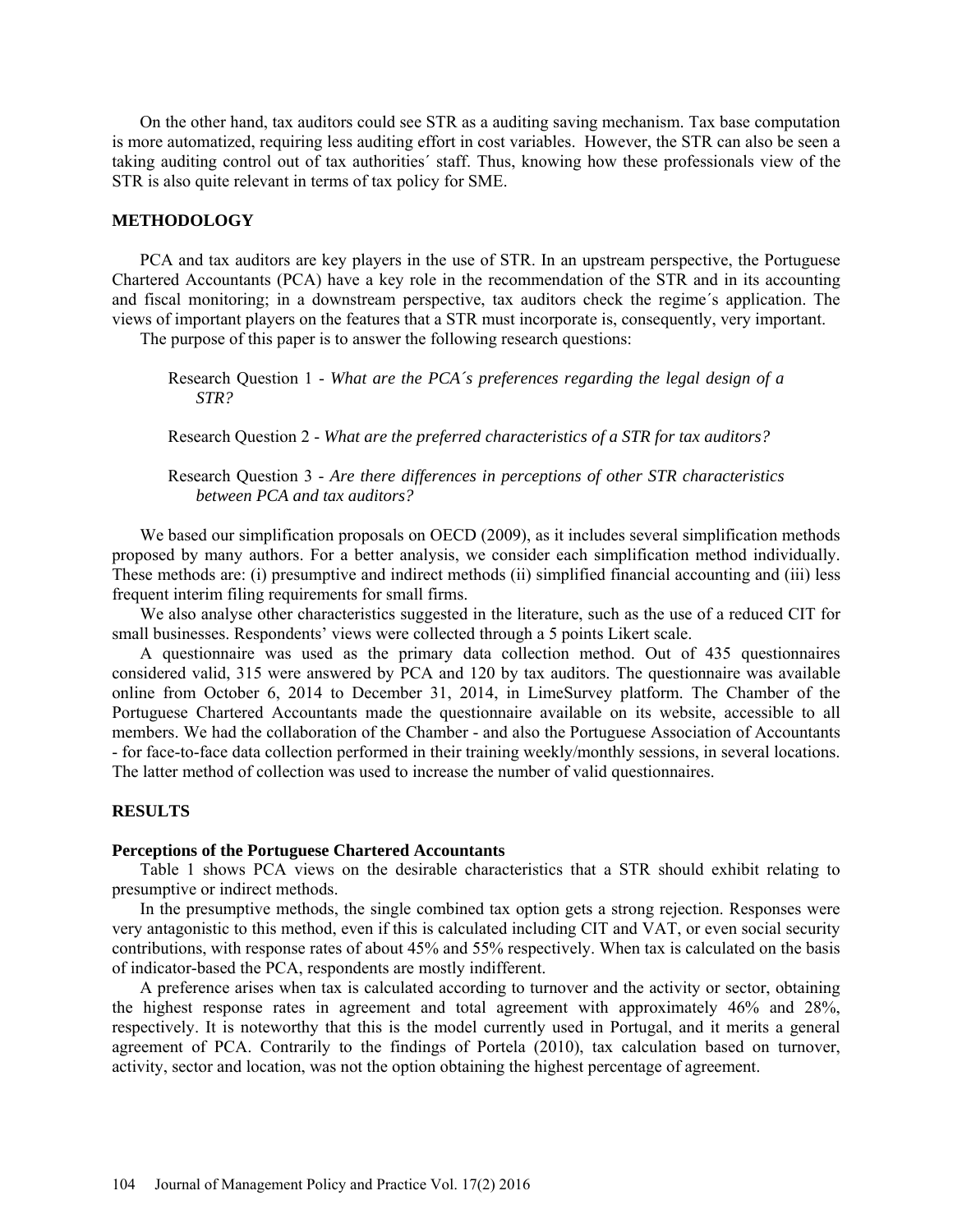## **TABLE 1 PCA PERCEPTIONS OF DESIRABLE CHARACTERISTICS THAT A STR SHOULD EVIDENCE – PRESUMPTIVE METHODS**

|                                                                                                                                                                                           | Totally<br>disagree                                                                                                                                                                              | $\mathfrak{D}$<br>Disagree                                                                                           | 3<br>Indifferent | 4<br>Agree | 5<br>Totally agree         | 1        | $\mathbf{2}$ | 3                    | 4                                        |         |
|-------------------------------------------------------------------------------------------------------------------------------------------------------------------------------------------|--------------------------------------------------------------------------------------------------------------------------------------------------------------------------------------------------|----------------------------------------------------------------------------------------------------------------------|------------------|------------|----------------------------|----------|--------------|----------------------|------------------------------------------|---------|
|                                                                                                                                                                                           | <b>Presumptive methods</b>                                                                                                                                                                       |                                                                                                                      |                  |            |                            |          |              |                      |                                          |         |
| The STR should be reflected in the application of a single combined tax<br>that would include CIT and VAT                                                                                 |                                                                                                                                                                                                  |                                                                                                                      |                  |            |                            |          |              | $14.3\%$ 11.7%       | 18,7%                                    | 9.8%    |
| The STR should be reflected in the application of a single combined tax<br>that would include CIT, VAT and social security contribution                                                   |                                                                                                                                                                                                  |                                                                                                                      |                  |            |                            |          | 16,8%        | 14,6%                | $9.5\%$                                  | $3.8\%$ |
|                                                                                                                                                                                           | activity or sector                                                                                                                                                                               | The STR should translate into a tax calculated on the basis of <b>turnover</b> and                                   |                  |            |                            | $5.7\%$  |              | $6,7\%$ 13,7% 45,7%  |                                          | 28,3%   |
|                                                                                                                                                                                           |                                                                                                                                                                                                  | The STR should translate into a tax calculated on the basis of <b>turnover</b> ,<br>activity sector and localization |                  |            |                            | $15,6\%$ |              | $12,1\%$ 21,9% 35,6% |                                          | 14,9%   |
| The STR should translate into a tax calculated on the basis <b>activity or</b><br>sector and other <b>indicator-based</b> (e.g., number of workers, physical space,<br>power consumption) |                                                                                                                                                                                                  |                                                                                                                      |                  |            |                            |          |              |                      | $22,2\%$   15,9%   27,0%   22,2%   12,7% |         |
|                                                                                                                                                                                           | The STR should translate into a tax calculated on the basis of <b>turnover</b> ,<br>activity or sector and other indicator-based (e.g., number of workers,<br>physical space, power consumption) |                                                                                                                      |                  |            | $18,4\%$ 19,4% 25,4% 23,5% | 13.3%    |              |                      |                                          |         |

Table 2 shows results regarding desirable characteristics that a STR should have, according to PCA, concerning simplified financial accounting and less frequent interim filling requirements.

# **TABLE 2 PCA PERCEPTIONS OF DESIRABLE CHARACTERISTICS THAT A STR SHOULD EVIDENCE – SIMPLIFIED FINANCIAL ACCOUNTING AND LESS FREQUENT INTERIM FILING REQUIREMENTS**

| Totally<br>disagree                                                                                                            | C<br>Disagree                             | 3<br>Indifferent                                                                                                               | 4<br>Agree | 5<br>Totally agree | 1              | $2^{\circ}$ | 3        | $\boldsymbol{4}$          | 5     |
|--------------------------------------------------------------------------------------------------------------------------------|-------------------------------------------|--------------------------------------------------------------------------------------------------------------------------------|------------|--------------------|----------------|-------------|----------|---------------------------|-------|
|                                                                                                                                | Simplified financial accounting           |                                                                                                                                |            |                    |                |             |          |                           |       |
| accounting                                                                                                                     |                                           | The STR should translate into a tax calculated on the basis of CIT cash                                                        | 45,4%      |                    | $18,1\%$ 18,1% | 12.4%       | $6.0\%$  |                           |       |
|                                                                                                                                |                                           | The STR should translate into a tax calculated on the basis of CIT cash<br>accounting coordinated with the VAT cash accounting |            |                    | 45,1%          | $17.8\%$    | $20.0\%$ | 13.0%                     | 4,1%  |
|                                                                                                                                | Less frequent interim filing requirements |                                                                                                                                |            |                    |                |             |          |                           |       |
| The STR should lighten some <b>reporting obligations</b> for the Tax Authority<br>(e.g., exemption from sending the e-invoice) |                                           |                                                                                                                                |            |                    |                |             |          | $8,9\%$ 17,1% 23,5% 28,9% |       |
| The STR should include extended <b>deadlines reporting</b> obligations and tax<br>35,6%<br>payments                            |                                           |                                                                                                                                |            |                    |                | 12,1%       | 25,4%    | $14.0\%$                  | 13,0% |

Simplification, by CIT cash accounting, coordinated or not with VAT, obtained a percentage higher than 45% of *totally disagree* opinions, in both cases. [Portela \(2010\)](#page-12-11) shows a different result, evidencing no such opposing opinion about cash accounting. However, [Marsden, Sadiq, and Wilkins \(2012\)](#page-12-12), in Australia, found a major preference for the cash accounting alternative when chartered accountants were asked what to recommend for small businesses. is It appears that, distinctly from Portugal, cash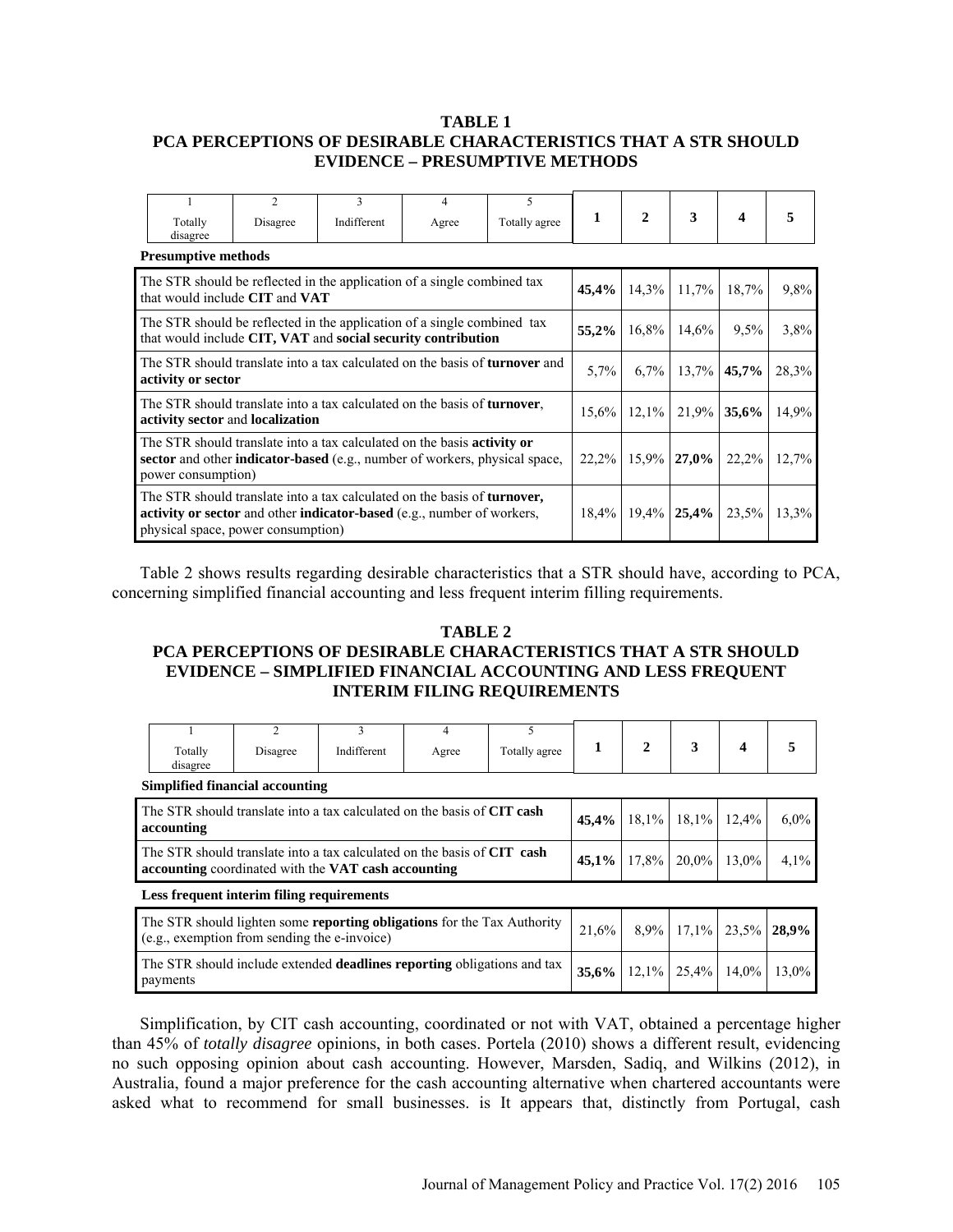accounting is well-accepted by companies and is recommended by chartered accountants in other countries.

Once again, PCA may view cash accounting as a solution reducing their professional services, by rendering accounting records and financial statements simpler, and thus diminishing potential fees to be charged to small firms.

Respondents have positive feelings for lightening some reporting obligations. However, they do not hold a concurring opinion with extended deadlines for reporting obligations (about 36% of respondents selected "*totally disagree"*). These results are similar to the findings of [Smulders, Stiglingh, Franzsen,](#page-12-13) [and Fetcher \(2012\)](#page-12-13), in which increasing deadlines for sending VAT returns to four months, was considered useful by only 15.2% of respondents.

[Cullen and Cunliffe \(2003\)](#page-11-2) found that 50% of surveyed entrepreneurs consider the adequate lapse of time for the payment of VAT would be bimonthly.

Table 3 shows the relative frequencies of PCA responses about *other characteristics* that a STR could have.

### **TABLE 3**

# **PCA PERCEPTIONS OF DESIRABLE CHARACTERISTICS THAT A STR SHOULD EVIDENCE – OTHERS CHARACTERISTICS**

|                                                                                                | Totally<br>disagree                                               | $\overline{2}$<br>Disagree                                                                                       | 3<br>Indifferent | 4<br>Agree | 5<br>Totally agree | 1     | $\mathbf{2}$   | 3              | $\overline{\mathbf{4}}$ |       |
|------------------------------------------------------------------------------------------------|-------------------------------------------------------------------|------------------------------------------------------------------------------------------------------------------|------------------|------------|--------------------|-------|----------------|----------------|-------------------------|-------|
|                                                                                                | <b>Others characteristics</b>                                     |                                                                                                                  |                  |            |                    |       |                |                |                         |       |
| The STR should result only in a <b>CIT reduction rate</b> , up to maximum limit<br>of turnover |                                                                   |                                                                                                                  |                  |            |                    |       | 14,0%<br>17.1% | $23,5\%$ 27,3% |                         | 18,1% |
| The STR should result only in a CIT reduction rate, up to maximum limit<br>of <b>profits</b>   |                                                                   |                                                                                                                  |                  |            |                    |       | 22,2%<br>12,7% | 28,6%          | 24,8%                   | 11,7% |
|                                                                                                |                                                                   | The limit to adopt the STR should be <b>EUR 500,000</b> annual amount of<br>gross income (currently EUR 200 000) |                  |            |                    | 22,2% | 15,6%          | 23,2% 24,4%    |                         | 14,6% |
| The STR would be similar to the current but coordinated with the VAT<br>cash accounting        |                                                                   |                                                                                                                  |                  |            |                    | 40,3% | 17.1%          | $26,0\%$       | 12,7%                   | 3,8%  |
| The STR should be <b>mandatory</b>                                                             |                                                                   |                                                                                                                  |                  |            |                    | 69,8% | 12.1%          | 12,4%          | 2.5%                    | 3,2%  |
|                                                                                                | The STR should dispense the regular <b>accounting bookkeeping</b> | 51,7%                                                                                                            | 15,6%            | 11,4%      | 10,8%              | 10,5% |                |                |                         |       |
|                                                                                                |                                                                   | The STR should dispense the <b>PCA</b> mandatory certification                                                   |                  |            |                    | 61,6% | 14,6%          | 9.8%           | $6.3\%$                 | 7,6%  |

According to results, rate reduction, up to a maximum limit of turnover, has a percentage of partial agreement of about 27%, this being the modal value. However, if the limit is related to profits, the mode is on the "indifferent" option. Thus, reducing CIT rate is apparently not enough for a STR to become attractive to PCA.

Different results are presented by [Portela \(2010\)](#page-12-13), where the use of a reduced rate was considered the most relevant measure (34% of respondents considered it very important).

Concerning the possibility of the STR being adopted by firms with a turnover up to EUR 500,000, percentages are fairly distributed among all options. However, partial agreement is the one obtaining the highest rate of PCA's respondents' answers, 24.4%, followed very closely by *indifferent* response, with 23.2%. The increase of the limit implies a larger number of companies capable of using the STR, and the perception of PCA may follow form a feeling of diminished relevance of their services in the context of simplified accounting and tax duties. PCA have a defensive attitude towards STRs, especially if they are perceived as rendering their services less relevant.

Data show a high level of disagreement (40%) of PCA in case STR is coordinated with VAT cash accounting. PCA respondents have a negative opinion about cash accounting or its coordination with STR.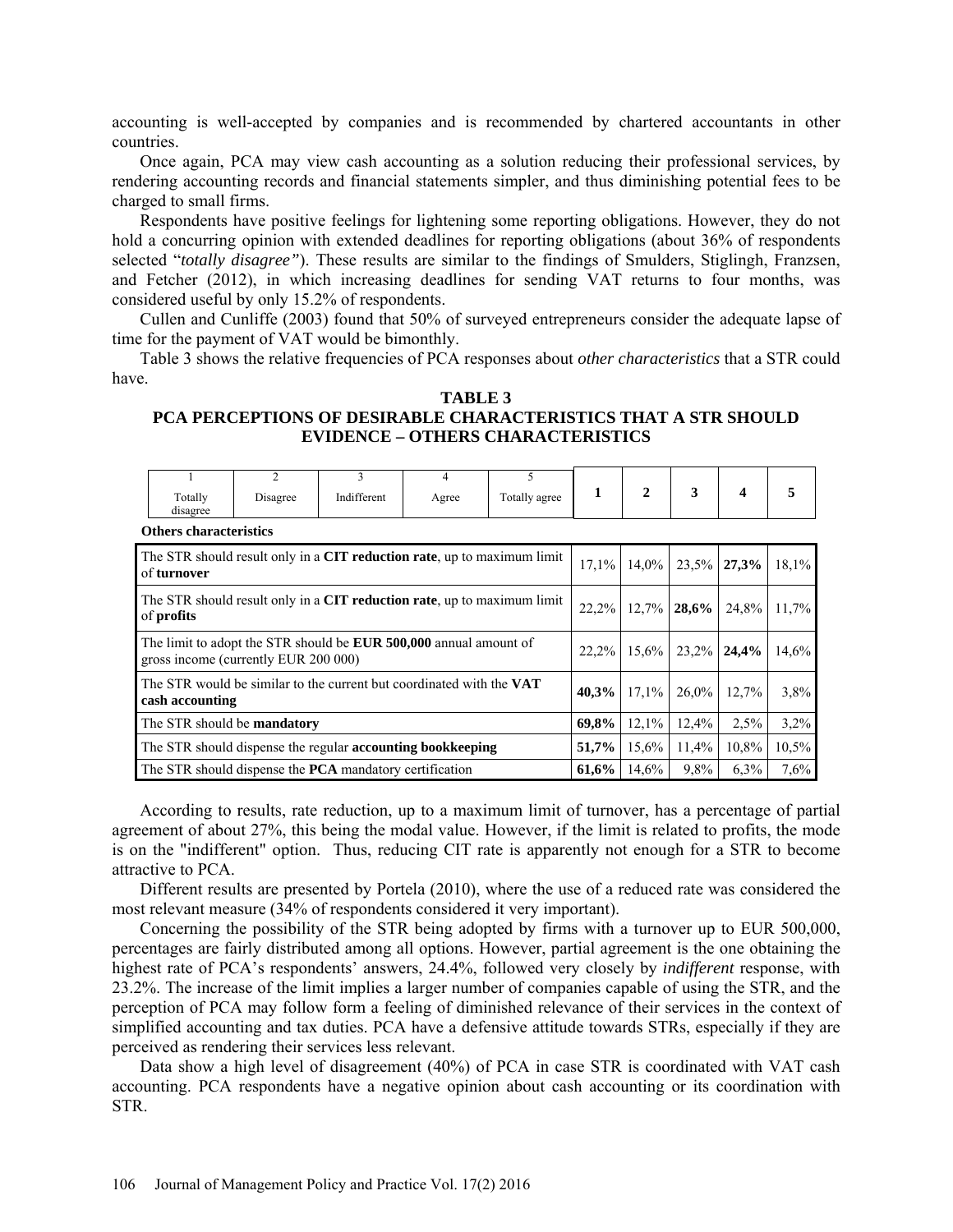Results show that respondents totally *disagree* with the last three items: the STR should be mandatory (69.8%), dispense with regular accounting bookkeeping (51.7%) and dispense with the PCA mandatory certification (61.6%). The fact that STR must be optional implies the following reasoning: adopt the STR if tax paid is lower than the amount assessed by the regular tax regime.

The requirement for regular accounting bookkeeping and PCA mandatory certification are expected [\(Portugal, 2008;](#page-12-14) [Ribeiro, 2009\)](#page-12-4). Simplification can reduce the importance of this category of professionals. These results provide additional important insights about the fear that PCA exhibit, by seeing simplification as a potential source for the reduction of their role in small businesses and, therefore, their income. Policy making - mainly in designing a STR – cannot ignore this issue. On the other hand, it could be said that, although simplification is a catchword for PCA, its implantation can face several obstacles, if it is seen as threatening their professional income.

From obtained results, we presume it is possible to answer the research question 1: w*hat are the PCA´s preferences regarding the legal design of a STR?*

The preferred simplification method is the presumptive, calculated on the basis of turnover and the activity sector. This is the present method of the Portuguese STR. Respondents have no positive opinion on using the presumptive method through a single combined tax, and are indifferent when the tax is calculated on an indicator-based system. The CIT or VAT cash accounting do not get a positive reaction. The PCA have concordant opinions to lighten some reporting obligations and the use of a CIT reduced rate, with a turnover limit. Finally, respondents consider that regular accounting bookkeeping and PCA mandatory certification should be maintained, as well as the optional adoption of the regime.

## **Design Perception of Auditors Working for the Portuguese Tax Authority**

Table 4 shows results of the tax auditors´ perceptions regarding the desirable characteristics a STR must show.

# **TABLE 4 TAX AUDITORS´ PERCEPTIONS OF DESIRABLE CHARACTERISTICS THAT A STR SHOULD EVIDENCE – PRESUMPTIVE METHODS**

|                                                                                                                                                                                               |                                                                                                           | $\mathfrak{D}$ | 3                                                                                | 4     | 5             |         |                |          |                                                |       |
|-----------------------------------------------------------------------------------------------------------------------------------------------------------------------------------------------|-----------------------------------------------------------------------------------------------------------|----------------|----------------------------------------------------------------------------------|-------|---------------|---------|----------------|----------|------------------------------------------------|-------|
|                                                                                                                                                                                               | Totally<br>disagree                                                                                       | Disagree       | Indifferent                                                                      | Agree | Totally agree | 1       | $\mathbf{2}$   | 3        | $\boldsymbol{4}$                               |       |
|                                                                                                                                                                                               | <b>Presumptive methods</b>                                                                                |                |                                                                                  |       |               |         |                |          |                                                |       |
|                                                                                                                                                                                               | The STR should be reflected in the application of a single combined tax<br>that would include CIT and VAT | 72,5%          | 8,3%                                                                             | 4,2%  | 8,3%          | $6.7\%$ |                |          |                                                |       |
| The STR should be reflected in the application of a single combined tax<br>that would include CIT, VAT and social security contribution                                                       |                                                                                                           |                |                                                                                  |       |               |         | 8,3%           | 4,2%     | $5.0\%$                                        | 1,7%  |
| The STR should translate into a tax calculated on the basis of <b>turnover</b> and<br>activity sector                                                                                         |                                                                                                           |                |                                                                                  |       |               | 12,5%   | $15,8\%$       | $10,0\%$ | 45,0%                                          | 16,7% |
|                                                                                                                                                                                               | activity sector and location                                                                              |                | The STR should translate into a tax calculated on the basis of <b>turnover</b> , |       |               |         | $17.5\%$ 14.2% |          | $7.5\%$ 43.3%                                  | 17,5% |
| The STR should translate into a tax calculated on the basis of <b>activity</b><br>sector and other <b>indicator-based</b> (e.g., number of workers, physical space,<br>power consumption)     |                                                                                                           |                |                                                                                  |       |               |         | $16,7\%$ 19.2% | $4.2\%$  | 40,0%                                          | 20,0% |
| The STR should translate into a tax calculated on the basis of <b>turnover</b> ,<br>activity sector and other indicator-based (e.g., number of workers,<br>physical space, power consumption) |                                                                                                           |                |                                                                                  |       |               |         |                |          | $13,3\%$   $12,5\%$   $11,7\%$   <b>35,0</b> % | 27,5% |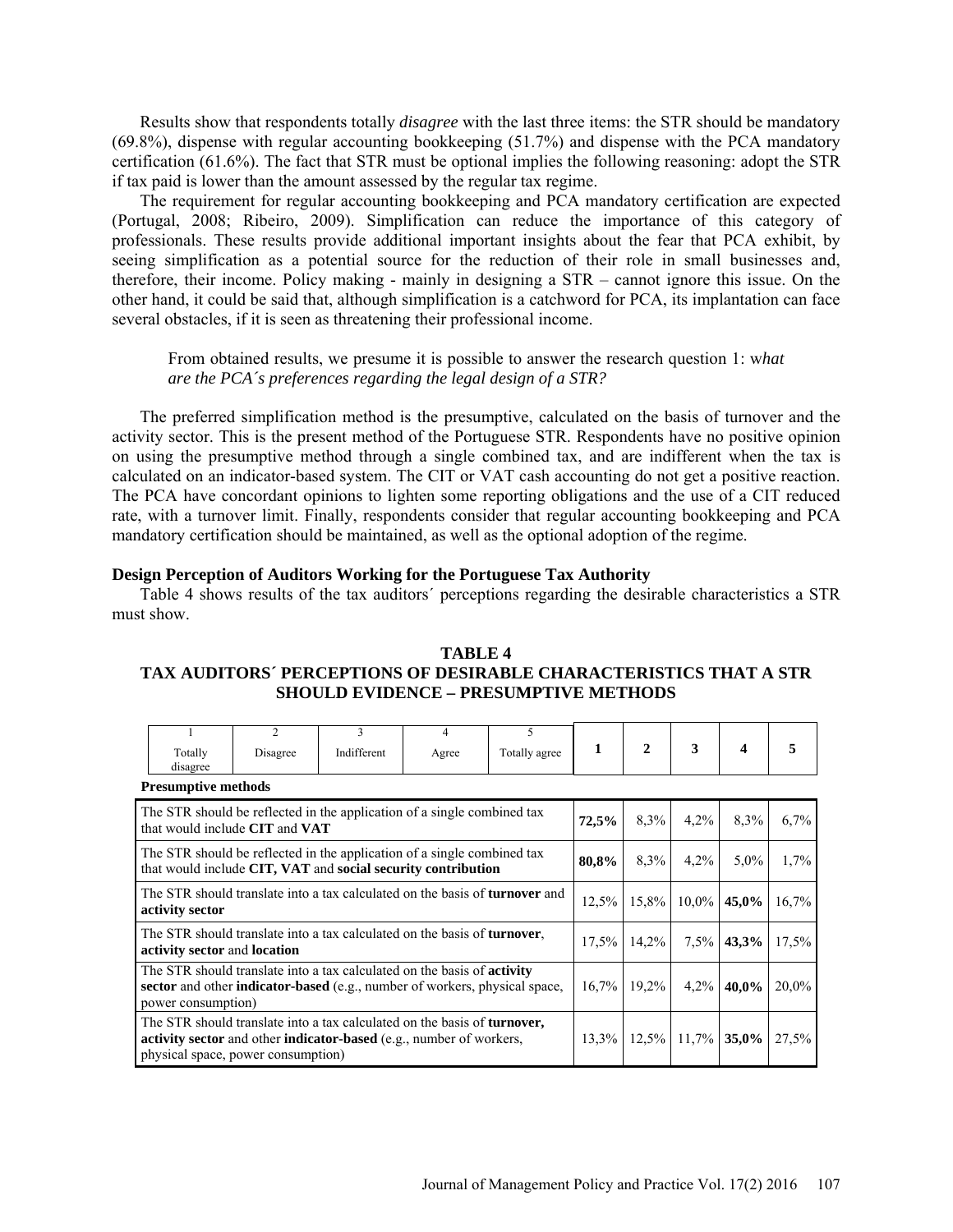Tax auditors exhibit a total disagreement perception of the single tax used in the STR in both options, with 73% and 81%, respectively. On the other hand, an agreement view is shown when indicator-based or turnover methods are offered. Their major preference is granted to tax calculated on the basis of turnover and activity or sector.

Table 5 shows the perception of auditors concerning features that a STR should incorporate, regarding simplified financial accounting and less frequent interim filing requirements.

# **TABLE 5 TAX AUDITORS´ PERCEPTIONS OF DESIRABLE CHARACTERISTICS THAT A STR SHOULD EVIDENCE – SIMPLIFIED FINANCIAL ACCOUNTING AND LESS FREQUENT INTERIM FILING REQUIREMENTS**

|                                                                                                                                | Totally<br>disagree                                                                                                            | $\mathfrak{D}$<br>Disagree                                              | 3<br>Indifferent | 4<br>Agree | 5<br>Totally agree | $\mathbf{1}$ | $\mathbf{2}$ | 3                     | 4 | 5    |
|--------------------------------------------------------------------------------------------------------------------------------|--------------------------------------------------------------------------------------------------------------------------------|-------------------------------------------------------------------------|------------------|------------|--------------------|--------------|--------------|-----------------------|---|------|
|                                                                                                                                |                                                                                                                                | <b>Simplified financial accounting</b>                                  |                  |            |                    |              |              |                       |   |      |
|                                                                                                                                | accounting                                                                                                                     | The STR should translate into a tax calculated on the basis of CIT cash | 53,3%            |            | 24,2% 8,3% 12,5%   |              | 1,7%         |                       |   |      |
|                                                                                                                                | The STR should translate into a tax calculated on the basis of CIT cash<br>accounting coordinated with the VAT cash accounting |                                                                         | 51,7%            |            | $25.0\%$ 11.7%     | 10,8%        | 0,8%         |                       |   |      |
|                                                                                                                                |                                                                                                                                | Less frequent interim filing requirements                               |                  |            |                    |              |              |                       |   |      |
| The STR should lighten some <b>reporting obligations</b> for the Tax Authority<br>(e.g., exemption from sending the e-invoice) |                                                                                                                                |                                                                         |                  |            |                    | 52,5%        |              | $19,2\%$ 4,2\% 17,5\% |   | 6,7% |
|                                                                                                                                | The STR should include extended <b>deadlines reporting</b> obligations and tax<br>payments                                     | 64,2%                                                                   | 22.5%            | 7.5%       | 5,0%               | $0.8\%$      |              |                       |   |      |

Results show that simplification by cash accounting obtained a percentage of total disagreement over 51%, in both cases. Auditors have a strong disagreement with lightening reporting obligations and extended filing deadlines, corresponding to percentages of 52.5% and 64.2%, respectively.

We interpret these findings as reflecting auditors´ fear that, by reducing filing requirements, the possibility of controlling SME´s taxes are impaired. Auditors tend to view tax returns as a data mining source, and reducing filing requirements is perceived as a mechanism the negatively affects their task. Moreover, as Portugal is under a very stringent public financial situation, tax receipts are a key fiscal variable. Tax auditing is quite relevant to check evasion and fraud. Thus, lightening report obligations can be seen less dramatically by PCA than by tax auditors, given different perspectives and roles adopted by each professional group.

Auditors' perceptions of other characteristics that a STR should incorporate are presented in Table 6.

Results show tax auditors have, in any case, a marked disagreement with a reduction of the CIT rate, with percentages of 42% and 50%, respectively.

Regarding to the possibility of increasing STR turnover limit (from EUR 200,000 to EUR 500,000) auditors have a strong disagreement. This result may, once again, indicate that tax auditors fear that the STR may mean loss of control of small taxpayers or the reduction of the reporting quality.

Also with the highest response rate in "total disagreement" (35%) auditors do not favour the possibility of the current STR to be coordinated with VAT cash accounting. Auditors have marked disagreement perceptions in all options that suggest cash accounting methods. A potential explanation is that cash accounting may be interpreted as reducing the quality of financial information to tax authorities. That would diminish the quality of audit sampling, and the possibility of identifying potential tax adjustments.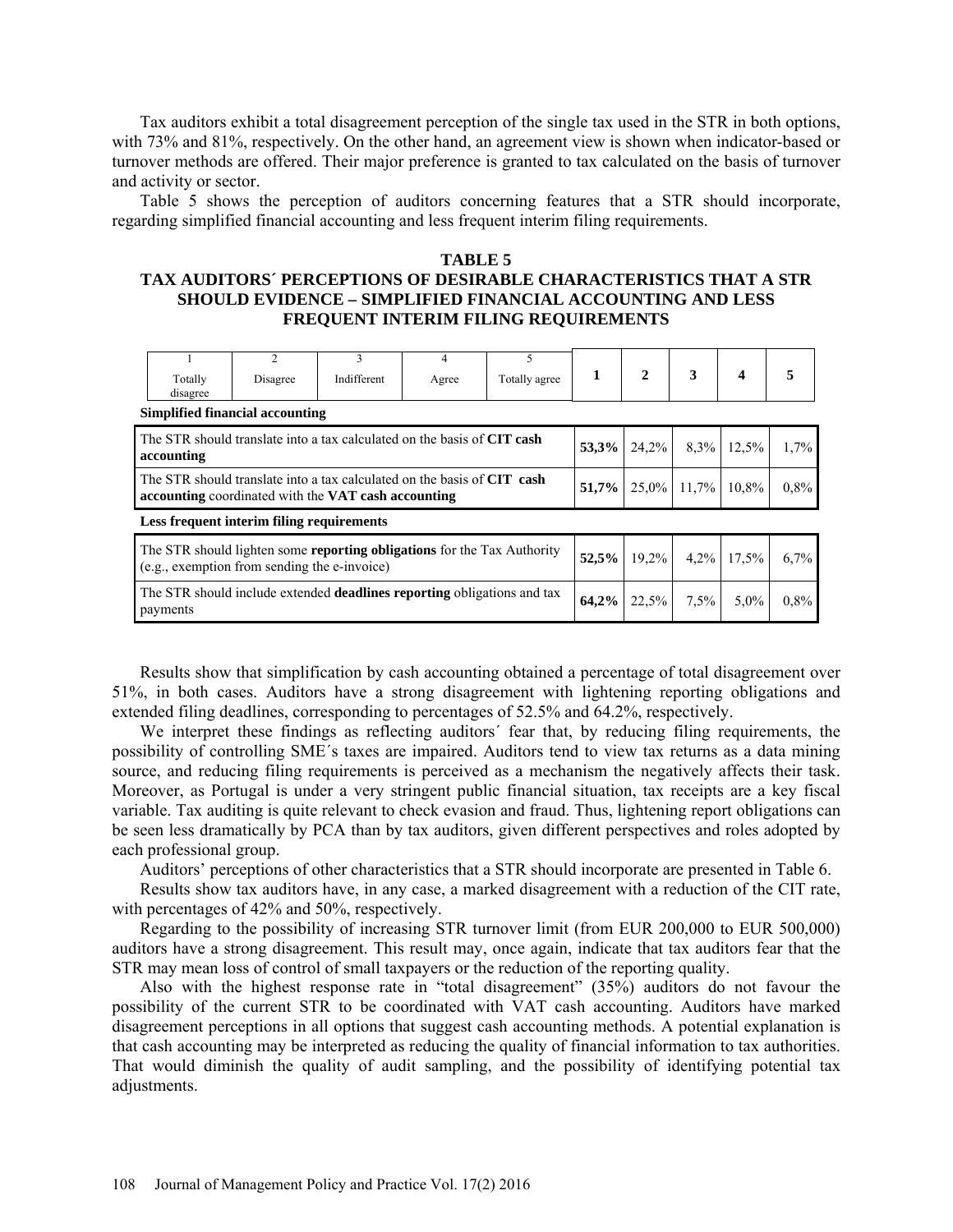## **TABLE 6 TAX AUDITORS´ PERCEPTIONS OF DESIRABLE CHARACTERISTICS THAT A STR SHOULD EVIDENCE – OTHERS CHARACTERISTICS**

|                                                                                              | Totally<br>disagree                                                                    | $\overline{c}$<br>Disagree     | 3<br>Indifferent                                                               | 4<br>Agree | 5<br>Totally agree | 1        | 2        | 3        | $\boldsymbol{4}$ | 5       |
|----------------------------------------------------------------------------------------------|----------------------------------------------------------------------------------------|--------------------------------|--------------------------------------------------------------------------------|------------|--------------------|----------|----------|----------|------------------|---------|
|                                                                                              | <b>Other characteristics</b>                                                           |                                |                                                                                |            |                    |          |          |          |                  |         |
|                                                                                              | The STR should result only in a CIT reduction rate, up to maximum limit<br>of turnover | 41,7%                          | 24,2%                                                                          | 13,3%      | 15,8%              | $5.0\%$  |          |          |                  |         |
| The STR should result only in a CIT reduction rate, up to maximum limit<br>of <b>profits</b> |                                                                                        |                                |                                                                                |            |                    |          | 25,8%    | 15,8%    | 5,8%             | 2,5%    |
|                                                                                              |                                                                                        | income (currently EUR 200 000) | The limit to adopt the STR should be <b>EUR 500,000</b> annual amount of gross |            |                    | 35,0%    | 21,7%    | 18,3%    | 18,3%            | $6.7\%$ |
|                                                                                              | cash accounting                                                                        |                                | The STR should be similar to the current but coordinated with the VAT          |            |                    | $45,0\%$ | $19.2\%$ | $25.0\%$ | $9.2\%$          | $1.7\%$ |
| The STR should be <b>mandatory</b>                                                           |                                                                                        |                                |                                                                                |            |                    | 50,8%    | 14,2%    | 7.5%     | 10,8%            | 16,7%   |
| 40,0%<br>The STR should dispense the regular <b>accounting bookkeeping</b>                   |                                                                                        |                                |                                                                                |            |                    |          | 14,2%    | 10.8%    | 18,3%            | 16,7%   |
|                                                                                              | The STR should dispense the <b>PCA</b> mandatory certification<br>43,3%                |                                |                                                                                |            |                    |          |          | $10.0\%$ | 15,0%            | 12,5%   |

Auditors are still in total disagreement with the last three characteristics: mandatory (50.8%), dispensing of regular accounting (40%) and dispensing PCA mandatory certification (43.3%). These results indicate that auditors consider the requirement of regular accounting and PCA certification improve the quality of financial information to tax authorities. In addition, dispensing both requirements could increase fraud and tax evasion in small companies, which could mean loss of control and a more complex task for the Tax Administration.

Results obtained allow us to answer the research question 2: w*hat are the preferred characteristics of a STR for tax auditors?*

The tax simplification method better perceived by tax auditors is the presumptive, computed on the turnover and the activity or sector (currently the prevailing method in Portugal). The respondents have a not favourable opinion of the presumptive method through a single combined tax.

Tax auditors have a visible unfavourable opinion regarding simplification through the cash accounting method. The same negative perception arises regarding the possible coordination of the current STR with VAT cash accounting. Auditors have negative views on the reporting simplification and CIT reducing rate. Finally, they consider that regular accounting and mandatory PCA certification should be maintained, as well as their characteristic optional adoption.

# **Comparative Design Views Between Portuguese Chartered Accountants and Tax Auditors**

Comparing views of the two respondent groups can help us to understand differences between who advises and uses the STR (PCA); and agents who audit its application (tax auditors).

Table 7 compares the highest frequencies of answers given by each group of respondents (i.e., mode), with the perceptions that a STR must show, regarding presumptive methods.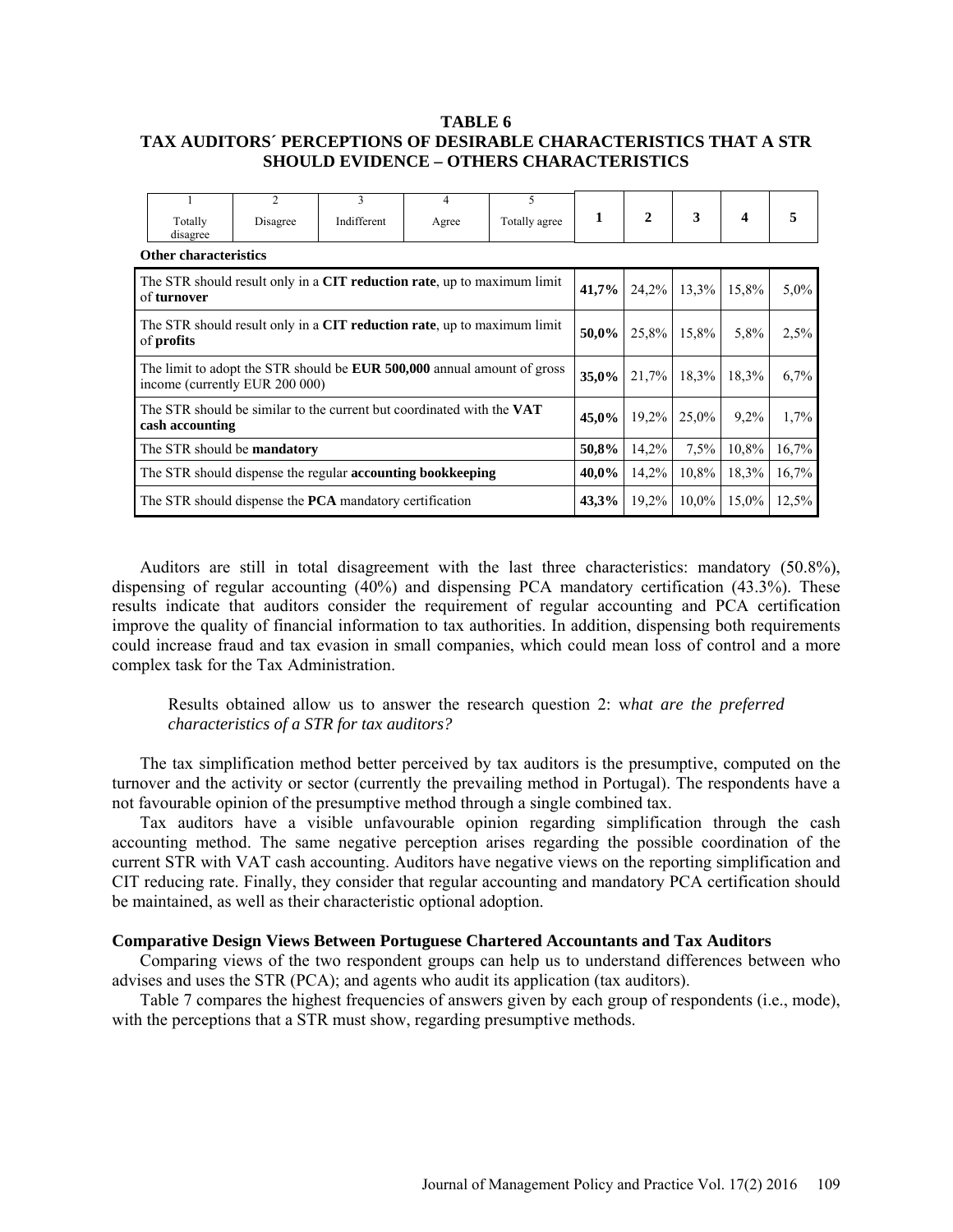## **TABLE 7**

## **CPA AND TAX AUDITORS´ PERCEPTIONS OF DESIRABLE CHARACTERISTICS THAT A STR SHOULD EVIDENCE – PRESUMPTIVE METHODS**

| Totally disagree                                                                                                                                                                          | $\mathfrak{D}$<br>Disagree                                                                                                                               | 3<br>Indifferent | 4<br>Agree | 5<br>Totally agree | <b>PCA</b> | Tax<br>auditors |
|-------------------------------------------------------------------------------------------------------------------------------------------------------------------------------------------|----------------------------------------------------------------------------------------------------------------------------------------------------------|------------------|------------|--------------------|------------|-----------------|
| <b>Presumptive methods</b>                                                                                                                                                                |                                                                                                                                                          |                  |            |                    |            |                 |
| The STR should be reflected in the application of a single combined tax that<br>would include CIT and VAT                                                                                 |                                                                                                                                                          |                  |            |                    |            |                 |
| The STR should be reflected in the application of a single combined tax that<br>would include CIT, VAT and social security contribution                                                   |                                                                                                                                                          |                  |            |                    |            |                 |
| The STR should translate into a tax calculated on the basis of <b>turnover</b> and<br>activity sector                                                                                     |                                                                                                                                                          | 4                | 4          |                    |            |                 |
| activity sector and localization                                                                                                                                                          | The STR should translate into a tax calculated on the basis of <b>turnover</b> ,                                                                         |                  |            |                    | 4          | 4               |
| The STR should translate into a tax calculated on the basis of <b>activity sector</b><br>and other <b>indicator-based</b> (e.g., number of workers, physical space, power<br>consumption) | 3                                                                                                                                                        |                  |            |                    |            |                 |
| space, power consumption)                                                                                                                                                                 | The STR should translate into a tax calculated on the basis of turnover,<br>activity sector and other indicator-based (e.g., number of workers, physical | 3                |            |                    |            |                 |

The highest frequencies indicate both groups of respondents are in remarkable disagreement with a STR implemented by a single combined tax. These results are different to what happens, for example, in Brazil. There, the single tax is considered a success, as an increase in small business registration and contributions to social security followed its introduction [\(Fajnzylber, Maloney, & Montes-Rojas, 2011;](#page-12-15) [Monteiro & Assunção, 2012\)](#page-12-16).

Results also show both groups have similar perceptions in relation to the tax being computed on the basis of turnover. Thus, the tax calculation method currently in use in Portugal gets favourable views from both groups.

Table 8 exhibits the mode for both groups of respondents concerning simplification of financial accounting and less frequent interim filing requirements.

Financial simplification through cash accounting doesn't gather the preferences of any group of respondents. Contrasting to other countries, such as the USA, where small businesses can use the CIT cash accounting, or the United Kingdom, where there is accounting simplification since the Companies Act 1985, Portuguese respondents have negative views on this issue.

We venture that the existing accounting simplification, in particular by a special accounting standard and financial reporting for small companies, and the accounting standard regime for micro-entities, are considered adequate by respondents; with no need for further simplification. By adopting the STR, firms have also to adopt the accounting standards regime for micro-entities, thus an automatic accounting simplification happens.

Results show divergent perceptions regarding the lightening of some reporting obligations. PCA show the highest percentage of agreement, while tax auditors reveal, mostly, disagreement. There is possibly, in the case of auditors, a concern for the loss of relevant tax information with the simplification of reporting obligations. However, they have similar views, and total disagreement, with respect to extended deadlines for reporting.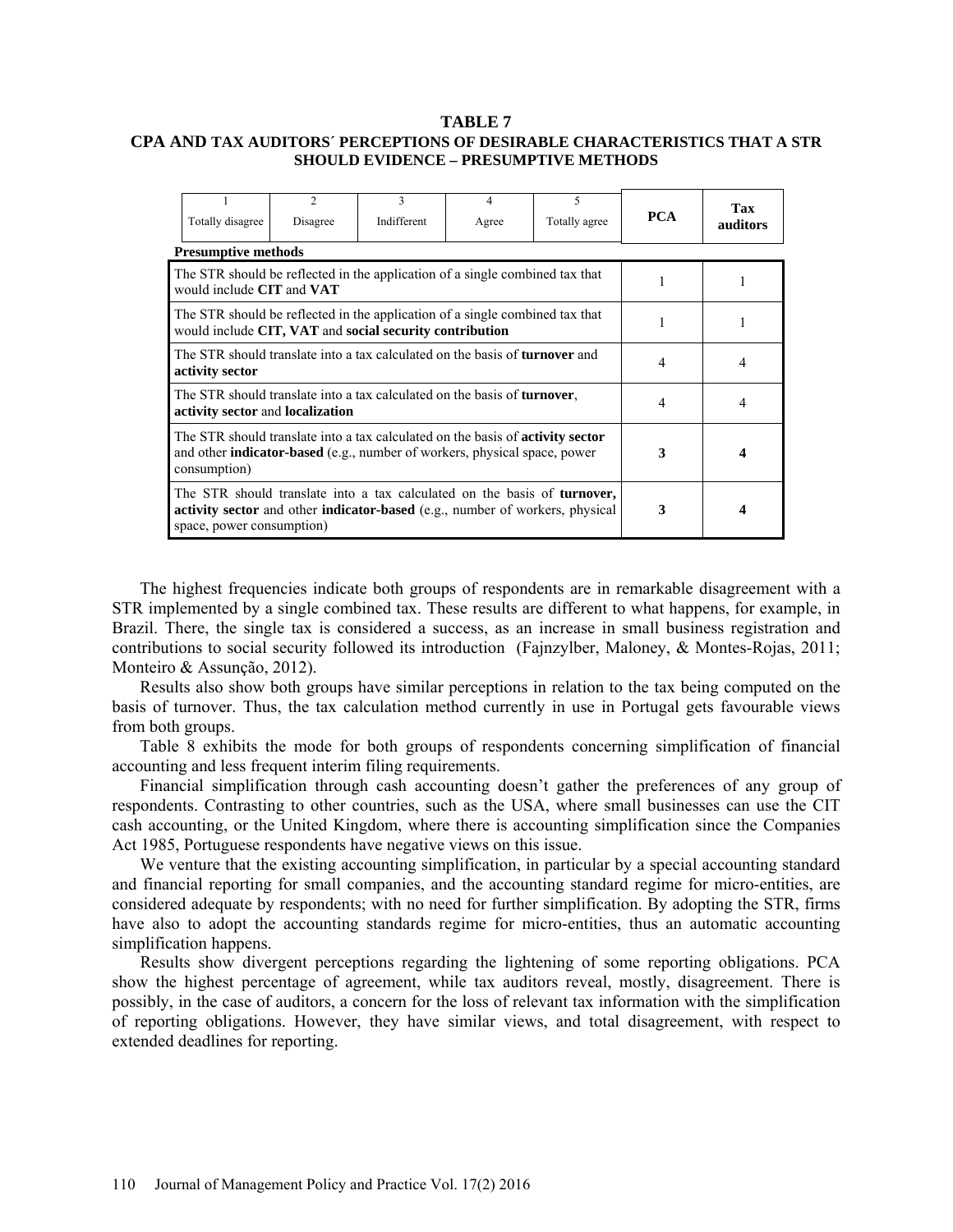# **TABLE 8 CPA AND TAX AUDITORS´ PERCEPTIONS OF DESIRABLE CHARACTERISTICS THAT A STR SHOULD EVIDENCE – SIMPLIFIED FINANCIAL ACCOUNTING AND LESS FREQUENT INTERIM FILING REQUIREMENTS**

| Totally disagree                                                                                                               | $\mathfrak{D}$<br>Disagree | 3<br>Indifferent | 4<br>Agree | 5<br>Totally agree | <b>PCA</b> | Tax<br>auditors |
|--------------------------------------------------------------------------------------------------------------------------------|----------------------------|------------------|------------|--------------------|------------|-----------------|
| Simplified financial accounting                                                                                                |                            |                  |            |                    |            |                 |
| The STR should translate into a tax calculated on the basis of CIT cash<br>accounting                                          |                            |                  |            |                    |            |                 |
| The STR should translate into a tax calculated on the basis of CIT cash<br>accounting coordinated with the VAT cash accounting |                            |                  |            |                    |            |                 |
| Less frequent interim filing requirements                                                                                      |                            |                  |            |                    |            |                 |
| The STR should lighten some <b>reporting obligations</b> for the Tax Authority<br>(e.g., exemption from sending the e-invoice) | 5                          |                  |            |                    |            |                 |
| The STR should include extended <b>deadlines reporting</b> obligations and tax<br>payments                                     |                            |                  |            |                    |            |                 |

Table 9 shows the highest frequencies for other characteristics.

# **TABLE 9 CPA AND TAX AUDITORS´ PERCEPTIONS OF DESIRABLE CHARACTERISTICS THAT A STR SHOULD EVIDENCE – OTHERS CHARACTERISTICS**

| Totally disagree                                                                         | $\mathfrak{D}$<br>Disagree                                                                                       | 3<br>Indifferent | 4<br>Agree | 5<br>Totally agree | <b>PCA</b> | Tax<br>auditors |
|------------------------------------------------------------------------------------------|------------------------------------------------------------------------------------------------------------------|------------------|------------|--------------------|------------|-----------------|
| <b>Others characteristics</b>                                                            |                                                                                                                  |                  |            |                    |            |                 |
| The STR should result only in a CIT reduction rate, up to maximum limit of<br>turnover   |                                                                                                                  | 1                |            |                    |            |                 |
| The STR should result only in a CIT reduction rate, up to maximum limit of<br>profits    | 3                                                                                                                | 1                |            |                    |            |                 |
|                                                                                          | The limit to adopt the STR should be <b>EUR 500,000</b> annual amount of gross<br>income (currently EUR 200 000) |                  |            |                    |            | 1               |
| The STR should be similar to the current but coordinated with the VAT cash<br>accounting |                                                                                                                  |                  |            |                    |            |                 |
| The STR should be <b>mandatory</b>                                                       |                                                                                                                  |                  |            |                    |            |                 |
| The STR should dispense the regular <b>accounting bookkeeping</b>                        |                                                                                                                  |                  |            |                    |            |                 |
|                                                                                          | The STR should dispense the <b>PCA</b> mandatory certification                                                   |                  |            |                    |            |                 |

CIT reduction rate exhibits a quite different perspective from both groups of respondents. On the one hand, tax auditors fully express a disagreement opinion about reducing the tax rate. On the other hand, PCA have a more approving view to a possible CIT reduction rate, when the threshold is defined by turnover.

Tax auditors totally disagree with the possible increase of the limit to adopt the current STR from EUR 200,000 to EUR 500,000. The PCA, on the other hand, despite the fact that the highest percentage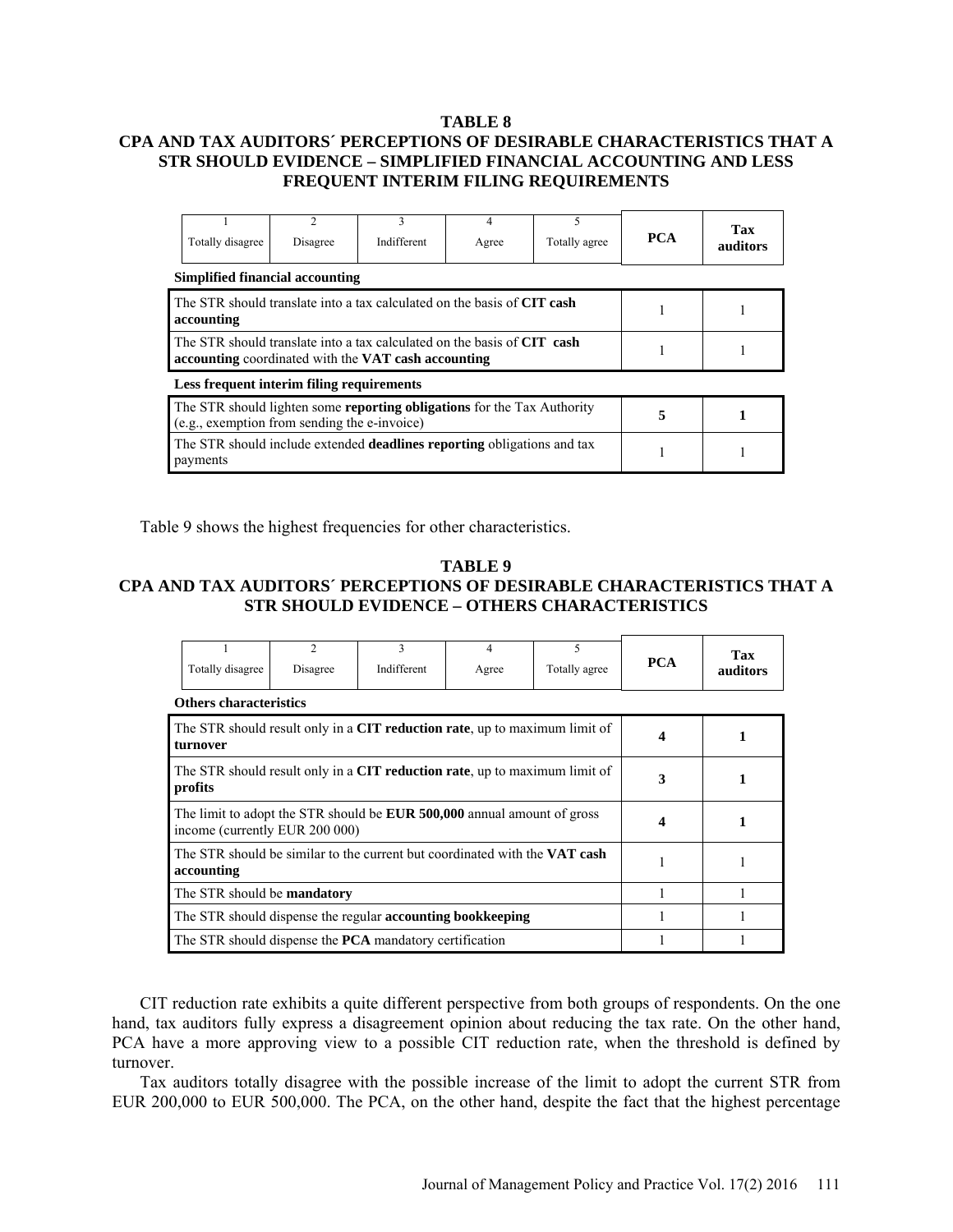of responses is framed in the agreement options, present a significant percentage of indifferent views. Increasing the limit means expanding the number of companies that can use the STR. For PCA it means some loss of clientele; for tax auditors, decreased reporting quality may imply loss of control.

Regarding the coordination of STR with VAT cash accounting, both surveyed groups have total disagreement perceptions.

Regarding the last three characteristics, both surveyed groups exhibit a total disagreement. That is, they both consider that the STR should not be mandatory, nor should it dispense regular accounting and PCA mandatory certification. These characteristics can signal quality of financial reporting, since computing the tax base of the STR does not take into account the effectively incurred expenses. The neglect of incurred expenses had already been considered, in the former STR, a potential enhancer of fraud and evasion [\(Cupertino, 2005;](#page-12-17) [Morais, 2009\)](#page-12-18).

The STR now in place maintains the requirement of regular accounting and PCA certification. Some authors consider these as unfavourable points, increasing SME compliance costs [\(Madeira, 2014;](#page-12-19) [Seara,](#page-12-20)  [2014\)](#page-12-20).

The preference of PCA for the maintenance of accounting bookkeeping is an expected result, and is followed by tax auditors. These results imply this is an important issue in the design of the STR. The regime adoption is normally recommended to firms and then officially formalized by PCA [\(Alves,](#page-11-3)  [Portela, & Sanches, 2012;](#page-11-3) [Dâmaso & Martins, 2015;](#page-12-10) [Marsden et al., 2012\)](#page-12-12). The favourable opinion of these professionals is crucial to the STR success, and their opposition condemns it to fringes of taxpayers.

Considering the results obtained we may answer the research question 3: *are there differences in perceptions of other STR characteristics between PCA and tax auditors?*

According to our survey, from 17 characteristics presented in the questionnaires that a STR may evidence, 11 of them have similar levels of agreement in perceptions of the PCA and the tax auditors. However, the lightening or reporting obligations, rate reduction and an increase in trover limit to adopt the STR, reveal areas of divergent views.

### **CONCLUSIONS**

The use of STR for small businesses is often part of simplification strategies and can be integrated in fiscal reforms. This paper analyses the views of PCA and tax auditors regarding the new version of the recently enacted Portuguese STR.

The CPA are important to the adoption of the STR, through the recommendation, use the fiscal monitoring; tax auditors are the primary agents that check the regime´s application.

The preferred features are: the STR should use presumptive methods based on the computation of tax base and should consider the activity or sector; it should be optional and require regular accounting bookkeeping and, therefore, mandatory PCA certification. Finally, should not be coordinated with VAT cash accounting.

# **REFERENCES**

<span id="page-11-1"></span>Aguiar, N., & Lopes, J.C. (2007). Regimes simplificados de tributação do rendimento empresarial (ii parte). *Fiscalidade, 30*, 59-73.

<span id="page-11-3"></span>Alves, M.D.C.G., Portela, R.V., & Sanches, P.S. (2012). Contributos para uma tributação simplificada das pequenas entidades. *Tourism & Management Studies*, 151-168.

- <span id="page-11-0"></span>Chittenden, F., Foster, H., & Sloan, B. (2010). *Taxation and red tape: The cost to british business of complying with the uk tax system*. London: Institute of Economic Affairs (Great Britain).
- <span id="page-11-2"></span>Cullen, M., & Cunliffe, D. (2003). Making tax easier for small businesses - a government discussion document.<http://taxpolicy.ird.govt.nz/sites/default/files/2003-dd-sme.pdf>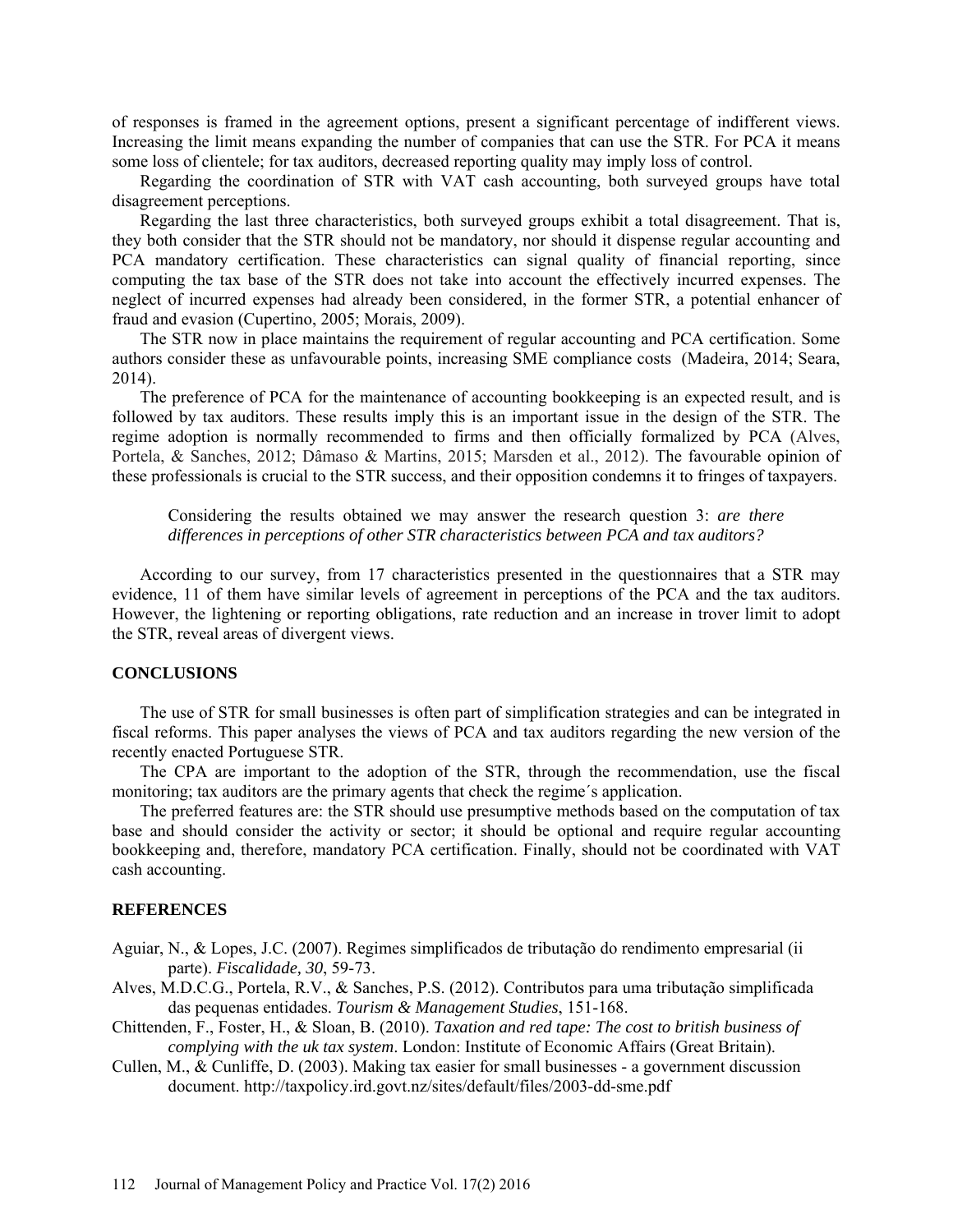- <span id="page-12-17"></span>Cupertino, L. (2005). O regime simplificado no imposto sobre o rendimento: Equadramento e questões. *Fisco, 119-121*, 145-157.
- <span id="page-12-10"></span>Dâmaso, M., & Martins, A. (2015). The new portuguese simplified tax regime for small business. *Journal of Accounting and Finance, 15*(5), 76-84.
- <span id="page-12-15"></span>Fajnzylber, P., Maloney, W.F., & Montes-Rojas, G.V. (2011). Does formality improve micro-firm performance? Evidence from the brazilian simples program. *Journal of Development Economics, 94*(2), 262-276. doi:<http://dx.doi.org/10.1016/j.jdeveco.2010.01.009>
- <span id="page-12-1"></span>INE. (2015). *Empresas em portugal 2013, instituto nacional de estatística*. Lisboa.
- <span id="page-12-6"></span>Jousten, A. (2007). Smes and the tax system: What is so different about them? *CESifo Forum 2/2007*, 14- 20.
- <span id="page-12-19"></span>Madeira, M.P. (2014). *Os regimes simplificados em sede de imposto sobre o rendimento das pessoas coletiva (irc): Análise comparativa entre portugal e espanha, dissertação de mestrado em contabilidade e finanças pela faculdade de economia da universidade de coimbra*. Coimbra: Universidade de Coimbra.
- <span id="page-12-12"></span>Marsden, S.J., Sadiq, K., & Wilkins, T. (2012). Small business entity tax concessions: Through the eyes of the practitioner. *Revenue Law Journal, 22*(1), 1-19.
- <span id="page-12-16"></span>Monteiro, J.C.M., & Assunção, J.J. (2012). Coming out of the shadows? Estimating the impact of bureaucracy simplification and tax cut on formality in brazilian microenterprises. *Journal of Development Economics, 99*(1), 105-115. doi:<http://dx.doi.org/10.1016/j.jdeveco.2011.10.002>
- <span id="page-12-18"></span>Morais, R.D. (2009). *Apontamentos ao irc*. Coimbra: Almedina.
- <span id="page-12-0"></span>Muller, P., Gagliardi, D., Caliandro, C., Bohn, N.U., & Klitou, D. (2014). Annual report on european smes 2013/2014 – a partial and fragile recovery. [http://ec.europa.eu/growth/smes/business](http://ec.europa.eu/growth/smes/business-friendly-environment/performance-review/files/supporting-documents/2014/annual-report-smes-2014_en.pdf)[friendly-environment/performance-review/files/supporting-documents/2014/annual-report-smes-](http://ec.europa.eu/growth/smes/business-friendly-environment/performance-review/files/supporting-documents/2014/annual-report-smes-2014_en.pdf)2014 $en.pdf$
- <span id="page-12-2"></span>OECD. (2007). Implications of tax policy for sme growth and tax compliance. <http://www.oecd.org/mena/investment/38758522.pdf>
- <span id="page-12-5"></span>OECD. (2009). Taxation of smes - key issues and policy considerations. [http://www.oecd.org/ctp/tax](http://www.oecd.org/ctp/tax-policy/taxation-of-smes-9789264024748-en.htm)[policy/taxation-of-smes-9789264024748-en.htm](http://www.oecd.org/ctp/tax-policy/taxation-of-smes-9789264024748-en.htm)
- <span id="page-12-9"></span>Pope, J. (2008). Small business taxation: An evaluation of the role of special treatment policies. *The Business Review, Cambridge, 10*(2), 14-20.
- <span id="page-12-11"></span>Portela, R.M.C.V. (2010). *Contributos para uma tributação simplificada: O caso das microentidades do distrito da guarda, dissertação de mestrado em gestão de empresas pela universidade da beira interior*. Covilhã: Universidade da Beira Interior.
- <span id="page-12-14"></span>Portugal, M. (2008). O regime simplificado em irc. *Câmara dos Técnicos Oficiais de Contas, Outubro*(103), 23-26.
- <span id="page-12-4"></span>Ribeiro, J.S. (2009). Reflexões sobre o regime simplificado: A sua suspensão no domínio do irc. *58*(320), 669-686
- <span id="page-12-8"></span>Santos, J.C.G., & Rodrigues, S.S. (2006). Regimes simplificados de tributação dos rendimentos profissionais e empresariais, objectivos, modalidades e experiências. *Ciência e Técnica Fiscal, 417*, 131-153.
- <span id="page-12-20"></span>Seara, M.T.M.G.F. (2014). *O regime simplificado de tributação em irc-problemas de regime e de harmonização. Dissertação de mestrado em direito fiscal pela faculdade de direito da universidade católica portuguesa*. Porto: Univerdidade Católica Portuguesa.
- <span id="page-12-7"></span>Shaw, J., Slemrod, J., & Whiting, J. (2010). Administration and compliance. In Oxford University Press (Ed.), *Dimensions of tax design: The mirrlees review, james mirrlees, stuart adam, stephen bond, robert chote, paul johnson and gareth myles* (pp. 1028-1099): Institute for Fiscal Studies.
- <span id="page-12-13"></span>Smulders, S., Stiglingh, M., Franzsen, R., & Fetcher, L. (2012). Tax compliance costs for the small business sector in south africa - establishing a baseline. *eJournal of Tax Research, 10*(2), 184- 226.
- <span id="page-12-3"></span>WBG. (2007). Designing a tax system for micro and small businesses: Guide for practitioners. https:/[/www.wbginvestmentclimate.org/uploads/Designing\\_Tax\\_Systems.pdf](http://www.wbginvestmentclimate.org/uploads/Designing_Tax_Systems.pdf)